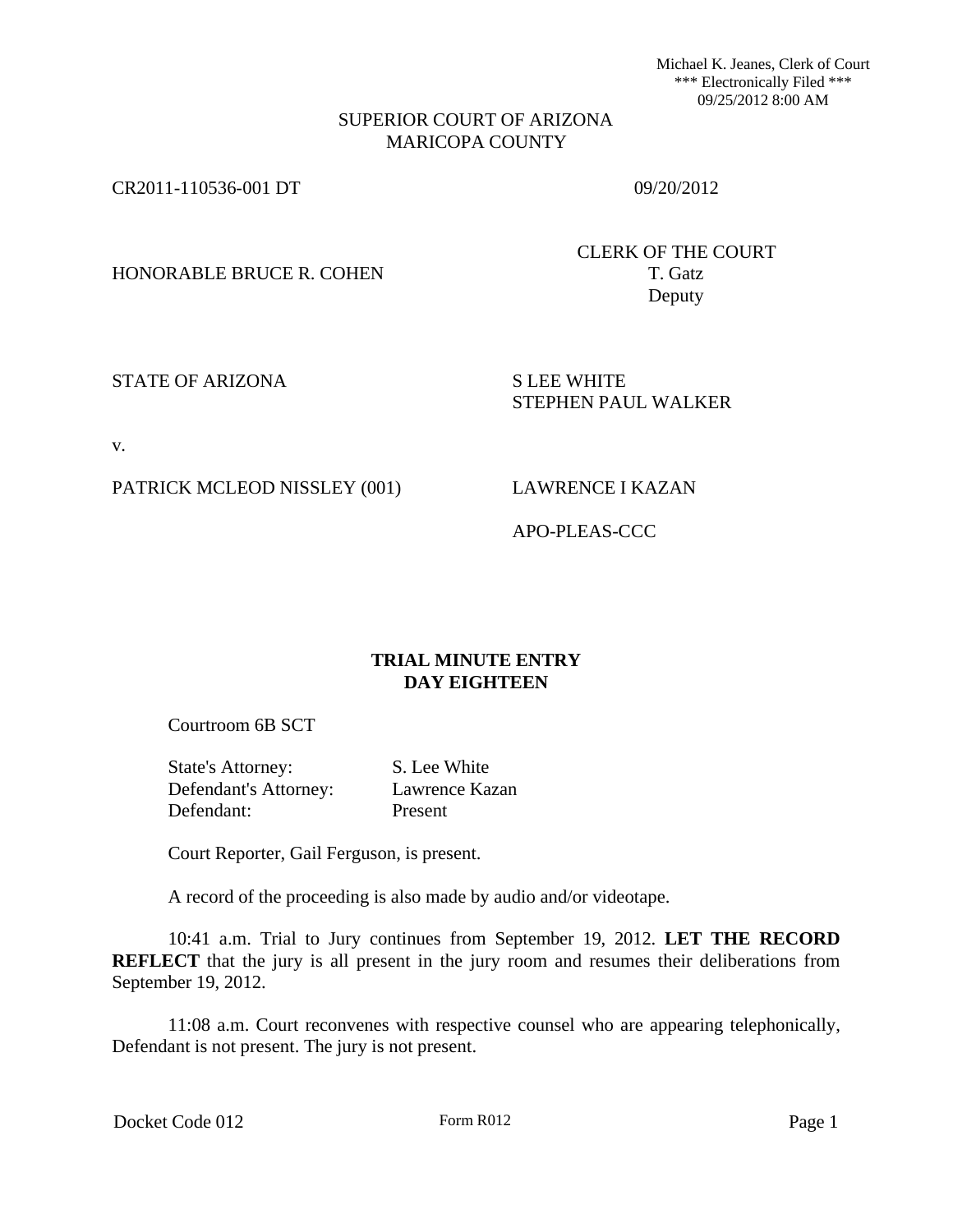## CR2011-110536-001 DT 09/20/2012

Let the record reflect the Court has received a jury question from the jury. Same is discussed between Court and counsel and the jury is provided a written answer.

## **FILED:** Jury Question

11:13 a.m. The Court stands at recess.

12:00 p.m. **LET THE RECORD REFLECT** that the jury takes a lunch break from deliberations.

1:27 p.m. Court reconvenes with respective counsel, Defendant is not present. The jury is not present.

Court Reporter, Gail Ferguson, is present.

A record of the proceeding is also made by audio and/or videotape.

Discussion is held regarding the aggravating instructions.

1:30 p.m. **LET THE RECORD REFLECT** that the Defendant is now present.

1:35 p.m. The jury is present.

The jury is all present in the jury box and by their Foreperson return into Court their verdict, which is read and recorded by the Clerk and is as follows:

"We, the Jury, duly empanelled and sworn in the above-entitled action, upon our oaths, do find the Defendant, Patrick M. Nissley, as to Count 1: SECOND DEGREE MURDER,

## **NOT GUILTY.**

If the jury finds Defendant not guilty of SECOND DEGREE MURDER, or if the jury is unable to agree upon a verdict as to SECOND DEGREE MURDER, proceed to either or both sections A and B

A. Having found the Defendant not guilty of Count 1: SECOND DEGREE MURDER or, after full and careful consideration of the facts, being unable to agree on whether to find the Defendant guilty or not guilty of Count 1: SECOND DEGREE MURDER, we, the Jury, do find the Defendant as to the lesser included offense of Count 1: RECKLESS MANSLAUGHTER: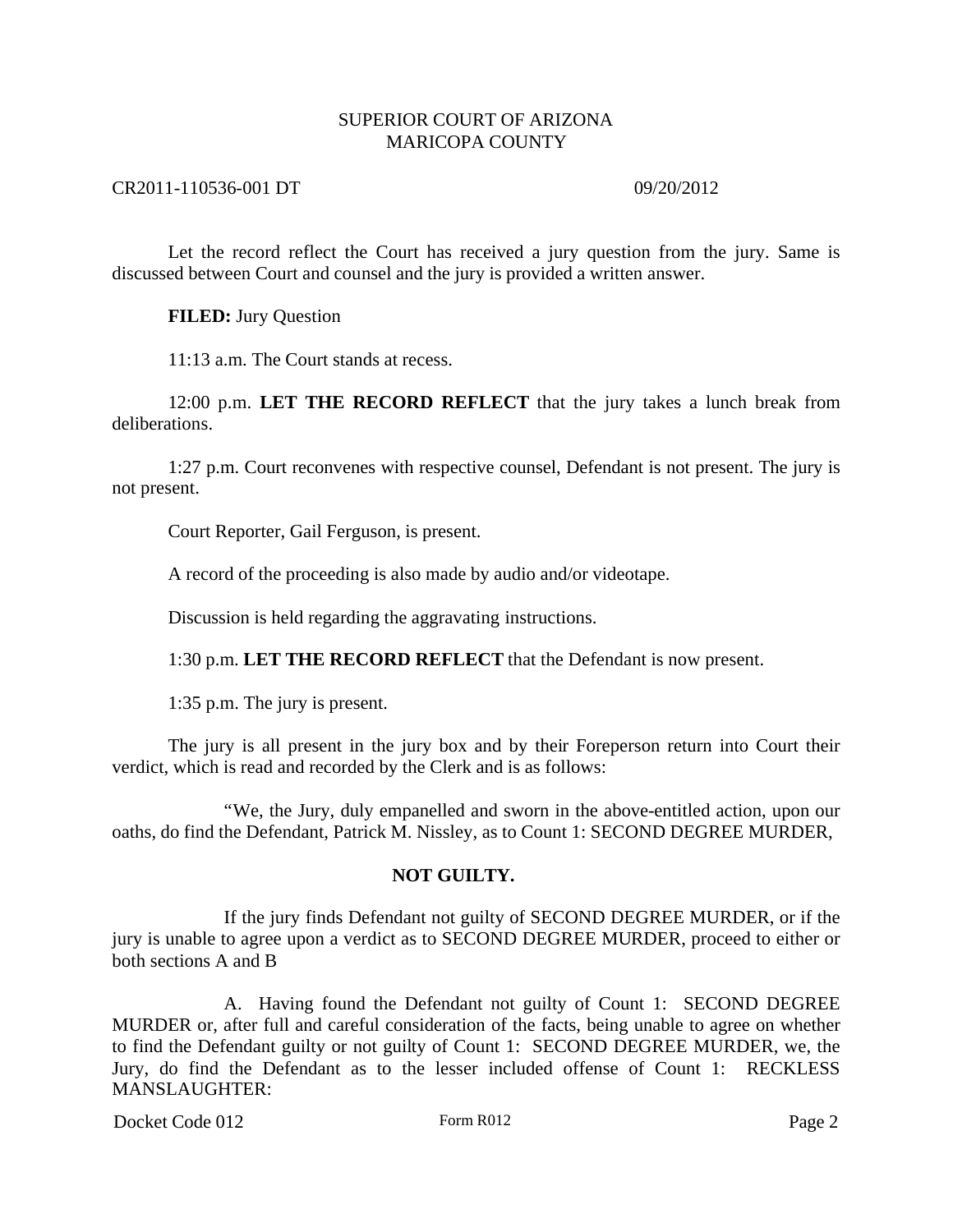CR2011-110536-001 DT 09/20/2012

#### **GUILTY OF RECKLESS MANSLAUGHTER.**

Foreperson"

"We, the Jury, duly empanelled and sworn in the above-entitled action, upon our oaths, do find the Defendant, Patrick M. Nissley, as to Count 2: ENDANGERMENT – IMMINENT DEATH,

## **GUILTY OF ENDANGERMENT –IMMINENT DEATH.**

Foreperson"

"We, the Jury, duly empanelled and sworn in the above-entitled action, upon our oaths, do find the Defendant, Patrick M. Nissley, as to Count 3: ENDANGERMENT – IMMINENT DEATH,

### **GUILTY OF ENDANGERMENT –IMMINENT DEATH.**

Foreperson"

"We, the Jury, duly empanelled and sworn in the above-entitled action, upon our oaths, do find the Defendant, Patrick M. Nissley, as to Count 4: ENDANGERMENT – IMMINENT DEATH,

### **GUILTY OF ENDANGERMENT –IMMINENT DEATH.**

Foreperson"

"We, the Jury, duly empanelled and sworn in the above-entitled action, upon our oaths, do find the Defendant, Patrick M. Nissley, as to Count 5: ENDANGERMENT – IMMINENT DEATH,

### **GUILTY OF ENDANGERMENT –IMMINENT DEATH.**

Foreperson"

"We, the Jury, duly empanelled and sworn in the above-entitled action, upon our oaths, do find the Defendant, Patrick M. Nissley, as to Count 6: POSSESSION OR USE OF NARCOTIC DRUGS,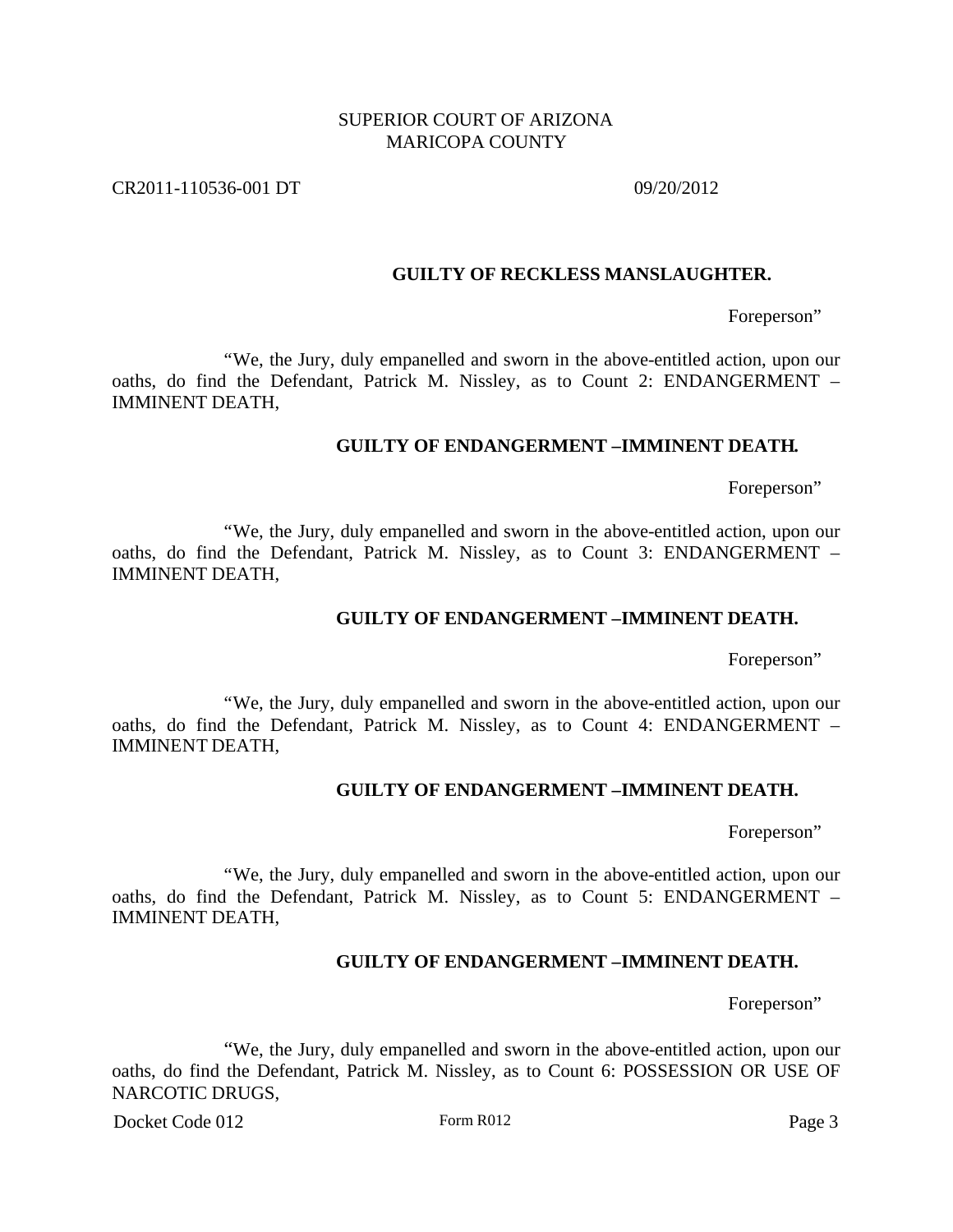## CR2011-110536-001 DT 09/20/2012

## **GUILTY OF POSSESSION OR USE OF NARCOTIC DRUGS.**

Foreperson"

The jurors reply that these are their true verdict.

The jury is polled at the request of counsel for the Defendant. Each juror replies that these are his/her true verdicts.

### **FILED:** Verdicts

1:40 p.m. The jury leaves the courtroom; Court and counsel remain in session.

Discussion is held regarding the aggravating instructions.

State's exhibit 220 is marked for identification.

1:51 p.m. The jury is present.

## **AGGRAVATION PHASE:**

The State makes an opening statement, Defendant reserves argument.

2:00 p.m. The jury leaves the courtroom; Court and counsel remain in session.

State's exhibit 220 is received in evidence.

2:27 p.m. The jury is present.

State's case:

Lisa Pavese is sworn and testifies.

The witness is excused.

Edward Pavese is sworn and testifies.

The witness is excused.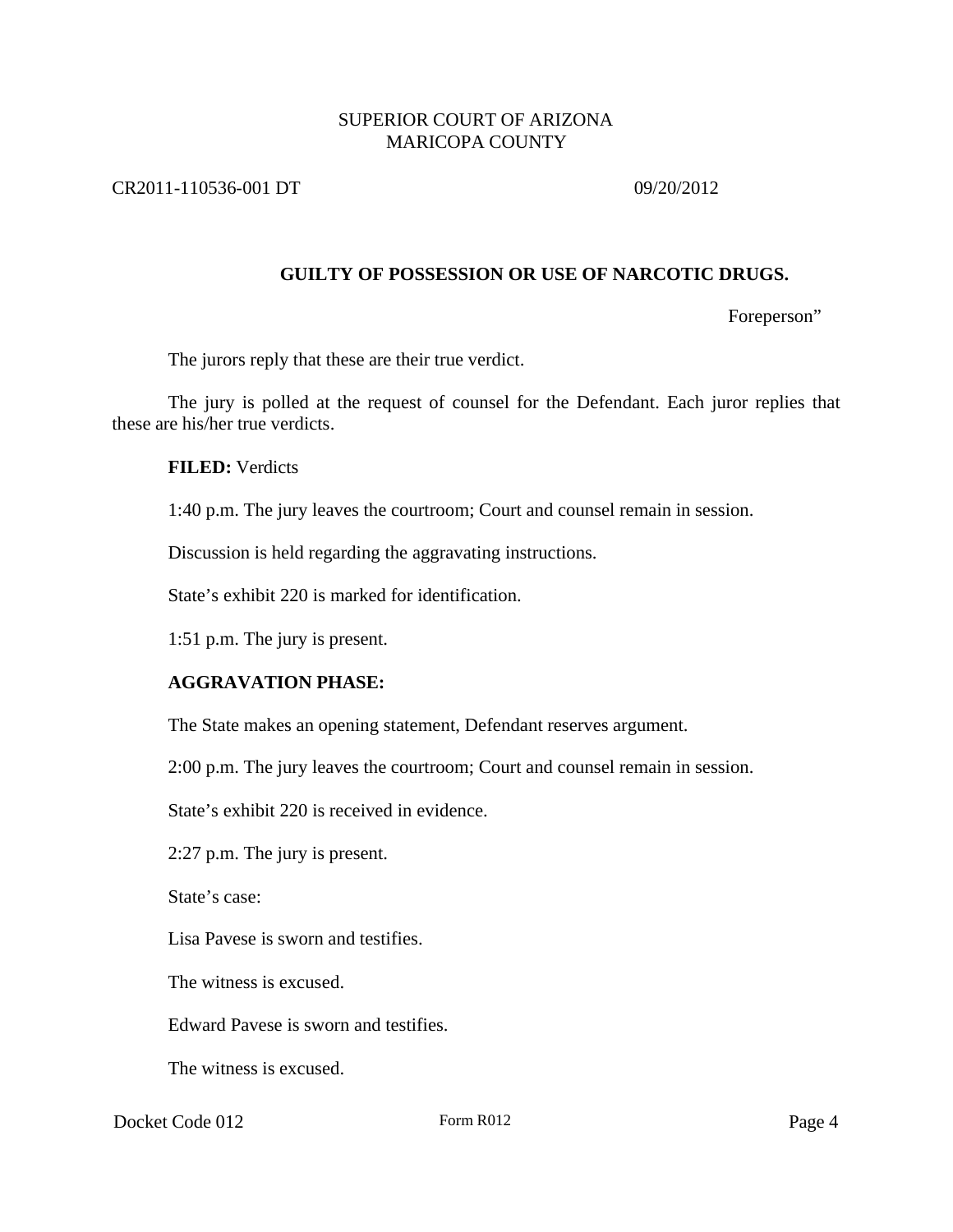## CR2011-110536-001 DT 09/20/2012

State's exhibit 220 is played for the jury.

State's exhibit 105 is played for the jury.

State rests

Defendant rests

3:01 p.m. The Court stands at recess.

3:06 p.m. Court reconvenes with respective counsel, Defendant is present. The jury is not present.

Court Reporter, Gail Ferguson, is present.

A record of the proceeding is also made by audio and/or videotape.

Counsel for the Defendant moves for a judgment of acquittal.

Counsel present argument to the Court.

**IT IS ORDERED** denying Defendant's motion for directed verdict.

3:11 p.m. The Court stands at recess.

3:20 p.m. Court reconvenes with respective counsel, Defendant is present. The jury is present.

Court Reporter, Gail Ferguson, is present.

A record of the proceeding is also made by audio and/or videotape.

The Aggravating Circumstances Instructions are read to the jury by the Court.

**FILED:** Aggravating Circumstances Instructions

Closing arguments

3:55 p.m. The jury retires in charge of sworn bailiffs to consider their verdicts. Court and counsel remain in session.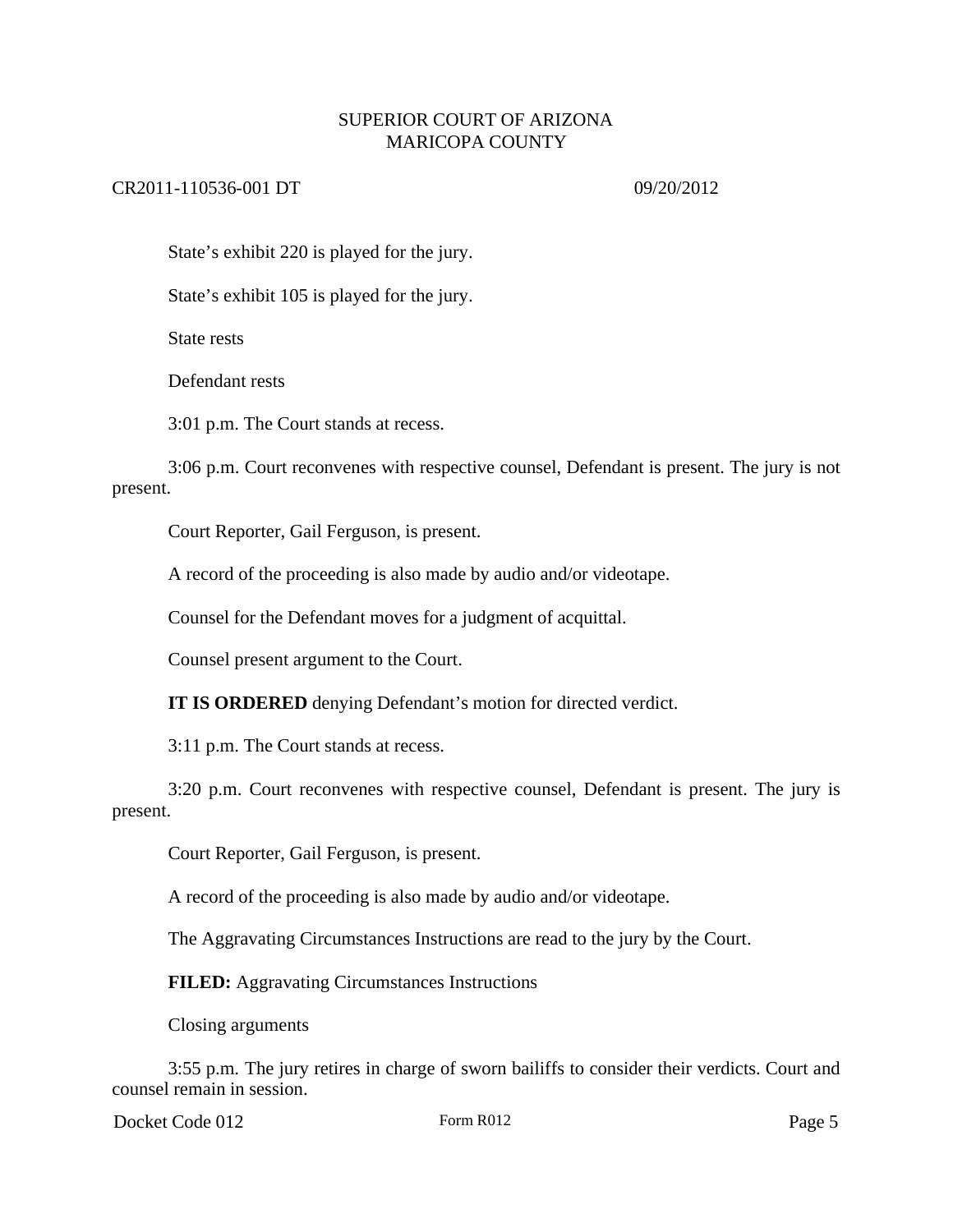### CR2011-110536-001 DT 09/20/2012

## **IT IS ORDERED setting time for Sentencing on October 25, 2012 at 8:30 a.m. in this Division.**

**IT IS FURTHER ORDERED** that the Adult Probation Office shall conduct a presentence investigation and submit a report to this division prior to sentencing.

**ISSUED:** Request for Presentence Report.

**IT IS ORDERED** pursuant to Rule 7.2 Defendant shall not be released on bail or own recognizance.

## **ISSUED: Order of Confinement**

By that date it is expected that the attorneys shall have had the opportunity to review the presentence report and its recommendations. It is assumed that after review thereof the attorneys may decide to present further information or evidence regarding sentencing. It is therefore anticipated that the sentencing shall be continued for a mitigation hearing and as such individuals who have an interest on either side shall have the opportunity to appear and if appropriate be heard at the time of the mitigation/sentencing.

4:07 p.m. The jury is present.

The jury is all present in the jury box and by their Foreperson return into Court their verdict, which is read and recorded by the Clerk and is as follows:

"We the jury, duly empanelled and sworn in the above-entitled action, upon our oaths, unanimously find beyond a reasonable doubt as to Count 1: RECKLESS MANSLAUGHTER the aggravating circumstances alleged as follows.

1. The victim's immediate family suffered physical, emotional or financial harm:

## **PROVEN**

2. That the offense charged in this count is a dangerous offense because the offense involved the discharge, use, or threatening exhibition of a motor vehicle, a deadly weapon or dangerous instrument:

## **PROVEN**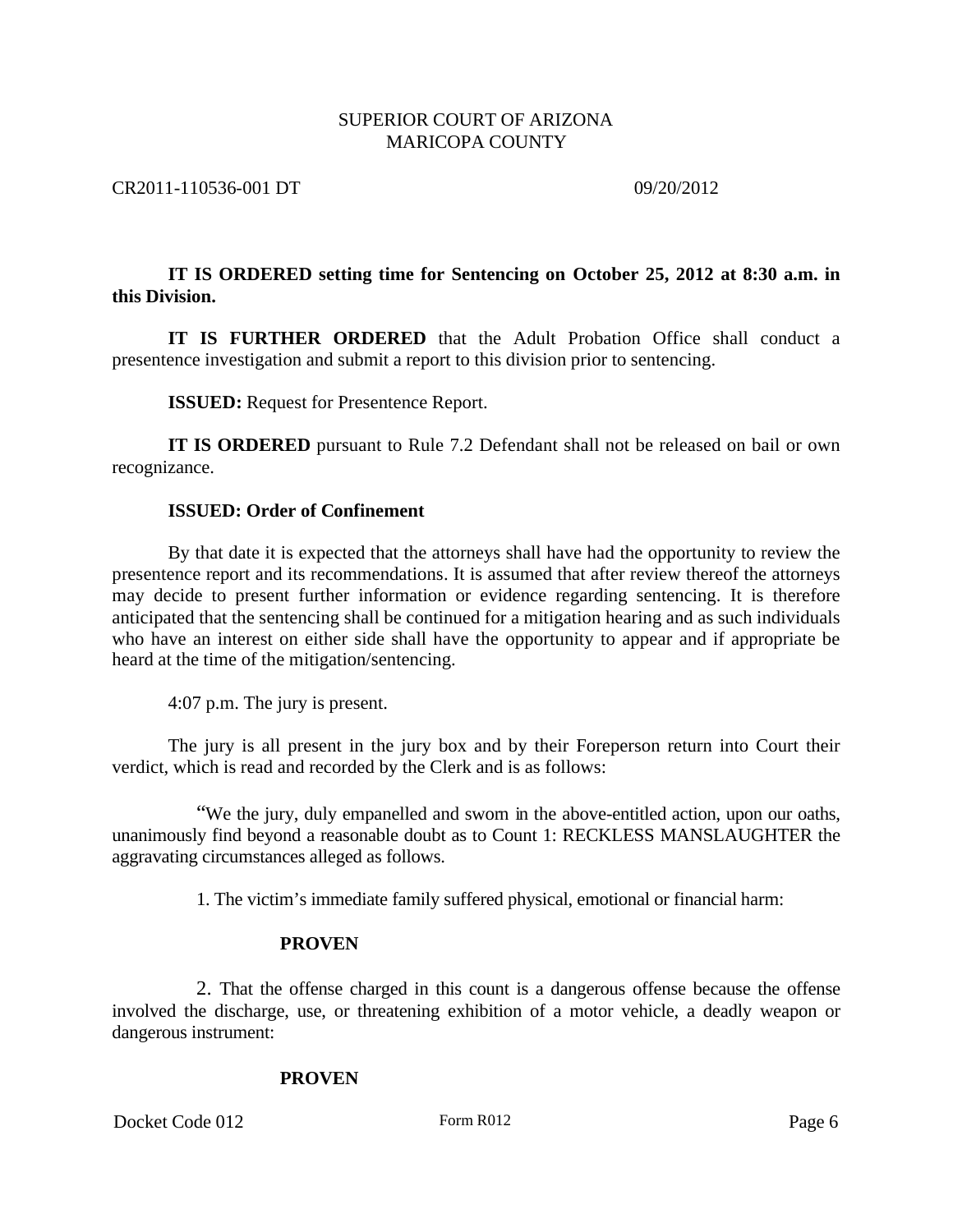## CR2011-110536-001 DT 09/20/2012

Foreperson"

"We the jury, duly empanelled and sworn in the above-entitled action, upon our oaths, unanimously find beyond a reasonable doubt as to Count 2: ENDANGERMENT – IMMINENT DEATH the aggravating circumstances alleged as follows.

1. The victim's immediate family suffered physical, emotional or financial harm:

#### **PROVEN**

2. That the offense charged in this count is a dangerous offense because the offense involved the discharge, use, or threatening exhibition of a motor vehicle, a deadly weapon or dangerous instrument:

#### **PROVEN**

Foreperson"

"We the jury, duly empanelled and sworn in the above-entitled action, upon our oaths, unanimously find beyond a reasonable doubt as to Count 3: ENDANGERMENT – IMMINENT DEATH the aggravating circumstances alleged as follows.

1. The victim's immediate family suffered physical, emotional or financial harm:

#### **PROVEN**

2. That the offense charged in this count is a dangerous offense because the offense involved the discharge, use, or threatening exhibition of a motor vehicle, a deadly weapon or dangerous instrument:

#### **PROVEN**

Foreperson"

"We the jury, duly empanelled and sworn in the above-entitled action, upon our oaths, unanimously find beyond a reasonable doubt as to Count 4: ENDANGERMENT – IMMINENT DEATH the aggravating circumstances alleged as follows.

1. The victim's immediate family suffered physical, emotional or financial harm: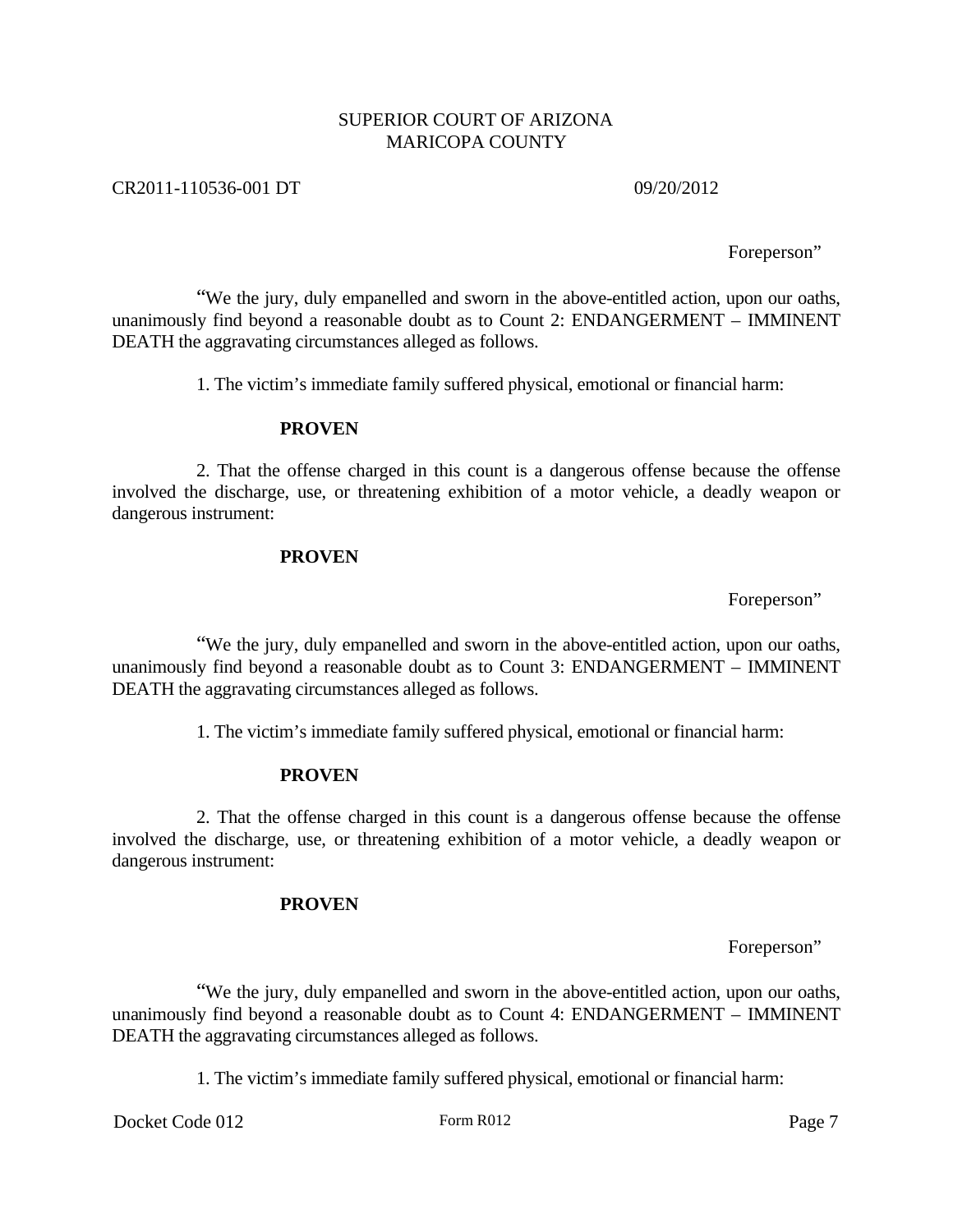## CR2011-110536-001 DT 09/20/2012

#### **PROVEN**

2. That the offense charged in this count is a dangerous offense because the offense involved the discharge, use, or threatening exhibition of a motor vehicle, a deadly weapon or dangerous instrument:

#### **PROVEN**

Foreperson"

"We the jury, duly empanelled and sworn in the above-entitled action, upon our oaths, unanimously find beyond a reasonable doubt as to Count 5: ENDANGERMENT – IMMINENT DEATH the aggravating circumstances alleged as follows.

1. The victim's immediate family suffered physical, emotional or financial harm:

#### **PROVEN**

2. That the offense charged in this count is a dangerous offense because the offense involved the discharge, use, or threatening exhibition of a motor vehicle, a deadly weapon or dangerous instrument:

### **PROVEN**

Foreperson"

The jurors reply that these are their true verdict.

The jury is polled at the request of counsel for the Defendant. Each juror replies that these are his/her true verdicts.

#### **FILED:** Verdicts

The jury is thanked by the Court and excused from further consideration of this cause.

Pursuant to the verdict entered, and there being no further need to retain the exhibits not offered in evidence in the custody of the Clerk of the Court,

**IT IS ORDERED** that the Clerk permanently release all exhibits not offered in evidence to the counsel/party causing them to be marked, or to their written designee.